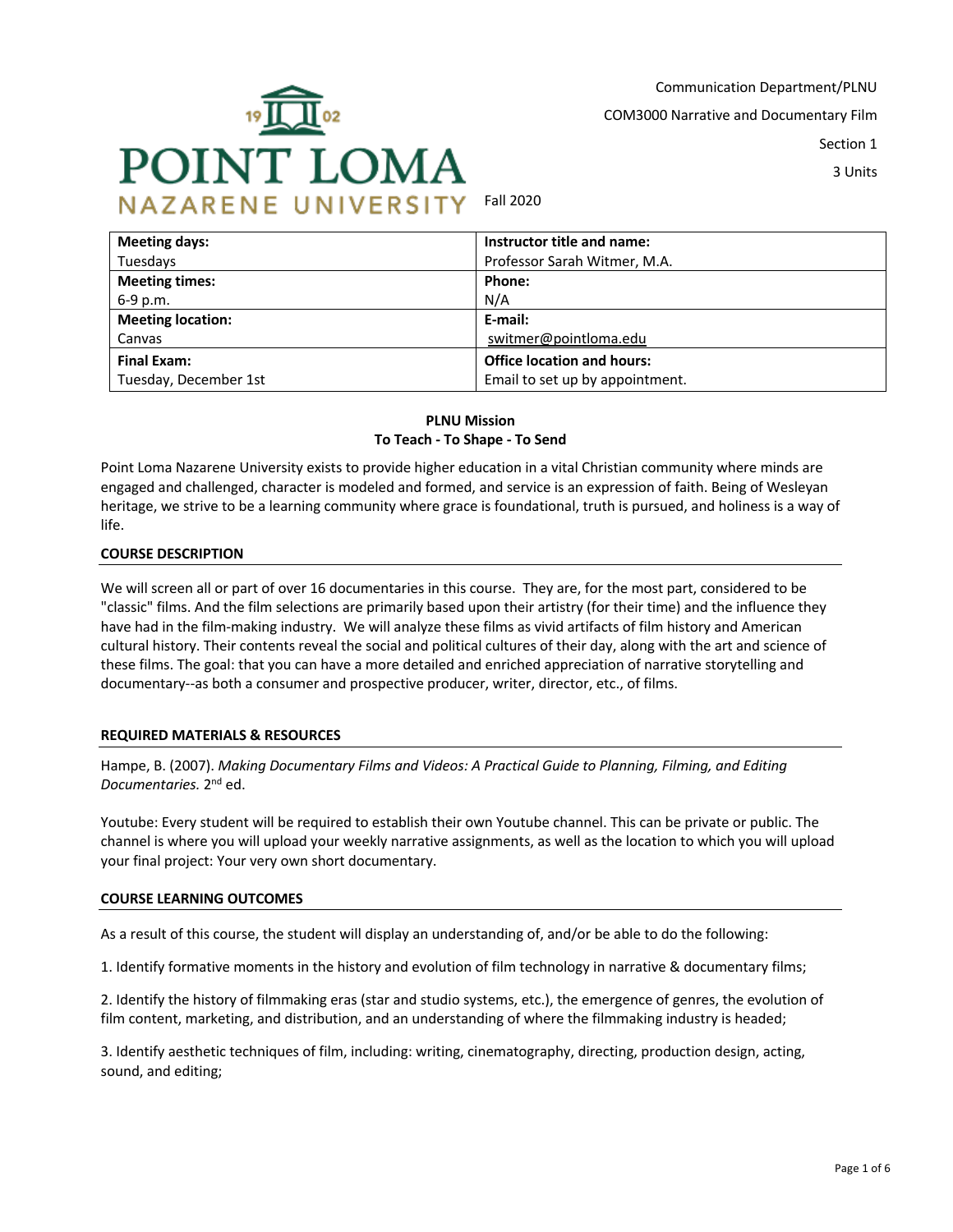4. Identify how particular fictional and non-fictional films have displayed the conventions, have advanced the techniques, and exhibited trends in the motion picture industry;

5. Identify prominent filmmakers' (producers, directors, actors, etc.) styles and their particular contribution to the art and business of filmmaking;

6. Display an appreciation for--and understanding of--the relevance of film as both an art form and social phenomenon; and

7. Begin to demonstrate an ability to formulate a critical Christian response to film as both art and social phenomenon--based on biblical principles.

#### **COURSE CREDIT HOUR INFORMATION**

In the interest of providing sufficient time to accomplish the stated Course Learning Outcomes, this class meets the PLNU credit hour policy for a 3 Unit class delivered over 16 weeks. Specific details about how the class meets the credit hour requirement can be provided upon request.

#### **COURSE PROCEDURE**

You are expected to be familiar with all material in Canvas, including this syllabus and class schedule.

#### **ASSESSMENT & GRADING**

| Grade Scale (% to Letter): |           |          |      |
|----------------------------|-----------|----------|------|
| 93-100                     | А         | 73-76    | C    |
| $90 - 92$                  | А-        | 70-72    | $C-$ |
| 87-89                      | B+        | 67-69    | D+   |
| 83-86                      | в         | 63-66    | D    |
| 80-82                      | <b>B-</b> | 60-62    | D-   |
| 77-79                      | C+        | $0 - 59$ | F    |

**A:** Indicates exceptional work that reflects **deep thinking, superb creativity, individual incentive** and an **extremely high level of intellectual attainment**.

**B:** Indicates very good work that reflects a thorough understanding of theory and practice.

#### **C: Indicates work that reflects a satisfactory completion of the assignment as directed.**

- **D:** Indicates work that, although passing, reflects a lack of understanding of theory and/or fails to fulfill the assigned task.
- **F:** Indicates work that reflects an inability or unwillingness to do the assigned tasks.

#### **ASSIGNMENT VALUES:**

| Assignment                                             | <b>Points</b> | Your Grade (follow along!) |
|--------------------------------------------------------|---------------|----------------------------|
| Personal Narrative Video Assignments (14 @5 pts. each) | 70            |                            |
| Quizzes (32 at 5 pts. each)                            | 160           |                            |
| Documentary Reviews (14 @5 pts. each)                  | 70            |                            |
| Documentary Group Discussions (14 @5 pts. each)        | 70            |                            |
| Final Documentary Upload & Peer Reviews                | 100           |                            |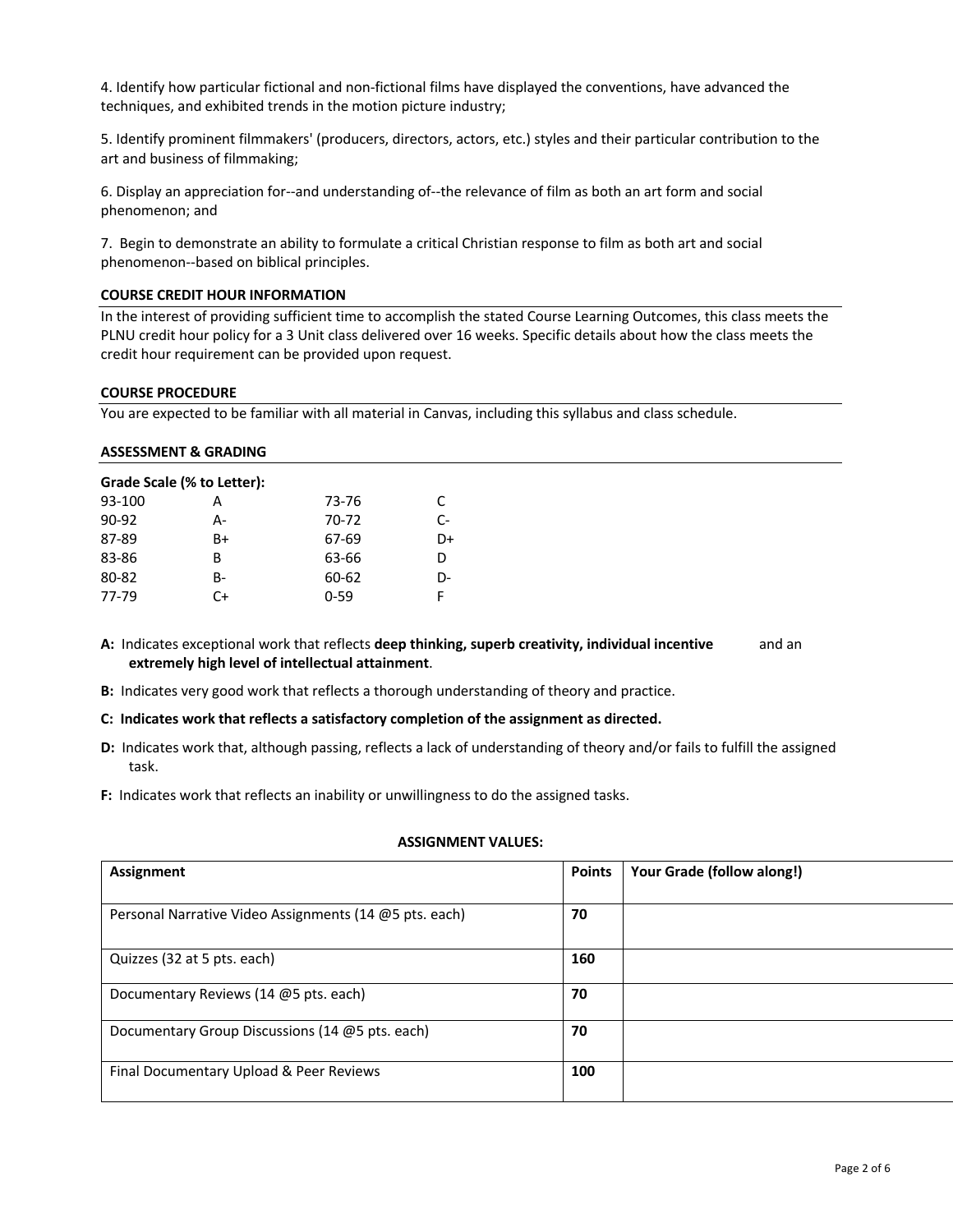| $T = 1.1$<br>v.a.<br>____ | 470<br>,,<br>______ |  |
|---------------------------|---------------------|--|
|                           |                     |  |

#### **GRADE CONCERNS:**

If you feel that you were unjustly evaluated on any assignment, please talk with me within one (1) week after the assignment has been returned. An appeal is welcome by scheduling an appointment via email. Please come with a well-reasoned and written explanation of why the grade should be changed, and I will be happy to discuss it with you. Asking for an appeal and defending your case does not secure, nor imply a change of grade. If at any point during the course you are concerned with your overall class grade or other issues in the course, please feel free to make an appointment or stop by my office. I want to help you learn and succeed in this course.

## **EXPLANATION OF CLASS ASSIGNMENTS**

**See Canvas for details, examples and links.**

#### **Quizzes:**

Description: Online quizzes will cover the reading material that is to be covered by the following class session. Quizzes will be posted to Canvas and are due before class. Quizzes cannot be re-taken or made up if missed. If there are any University excused reasons for missing any specific assigned quiz, the professor should be notified before the quiz is due.

Requirements: Students must take the quiz on Canvas well in advance to its due time, in case of any Internet or website glitches. The student is responsible for taking the quiz with plenty of time to contact the Library Helpdesk in case of any issues.

#### Style Standard: Non-Applicable.

#### **Personal Narrative Videos:**

Description: Each week, I will give you a "challenge" to complete before the next class. This assignment will require you to film (and sometimes edit) in response to my challenge, and to upload the video to your YouTube channel.

Requirements:

- Must upload video **before class on Wednesday** in order to receive points. No exceptions.
- Must meet the unique requirements given weekly during the video lecture

Style Standard: You can film these on your phone, computer, or any camera you have. They will be uploaded to YouTube well in advance of class time to allow extra time for technical difficulties.

#### **Documentary Reviews:**

Description: Each week, you will be assigned one documentary to watch & analyze.

Requirements: Students must actually watch the film and give their personal opinion on the narrative structure, film making aspects, and overall story. DO NOT FIND REVIEWS ONLINE. I am scanning these weekly & searching your responses to make sure they are unique to you. I don't want a professional's opinion. I want yours.

Style Standard: Non-Applicable.

#### **Documentary Review Discussions:**

Description: Each week, you will post to the Canvas Discussion Board. This post will be in response to the video lecture, and often requires you to answer additional questions about the documentary due that week. You will then respond to each student in your assigned group.

Requirements:

- Post their response to the video lecture prompt by 7pm
- Post a thoughtful comment on each "response" given by the students in your assigned groups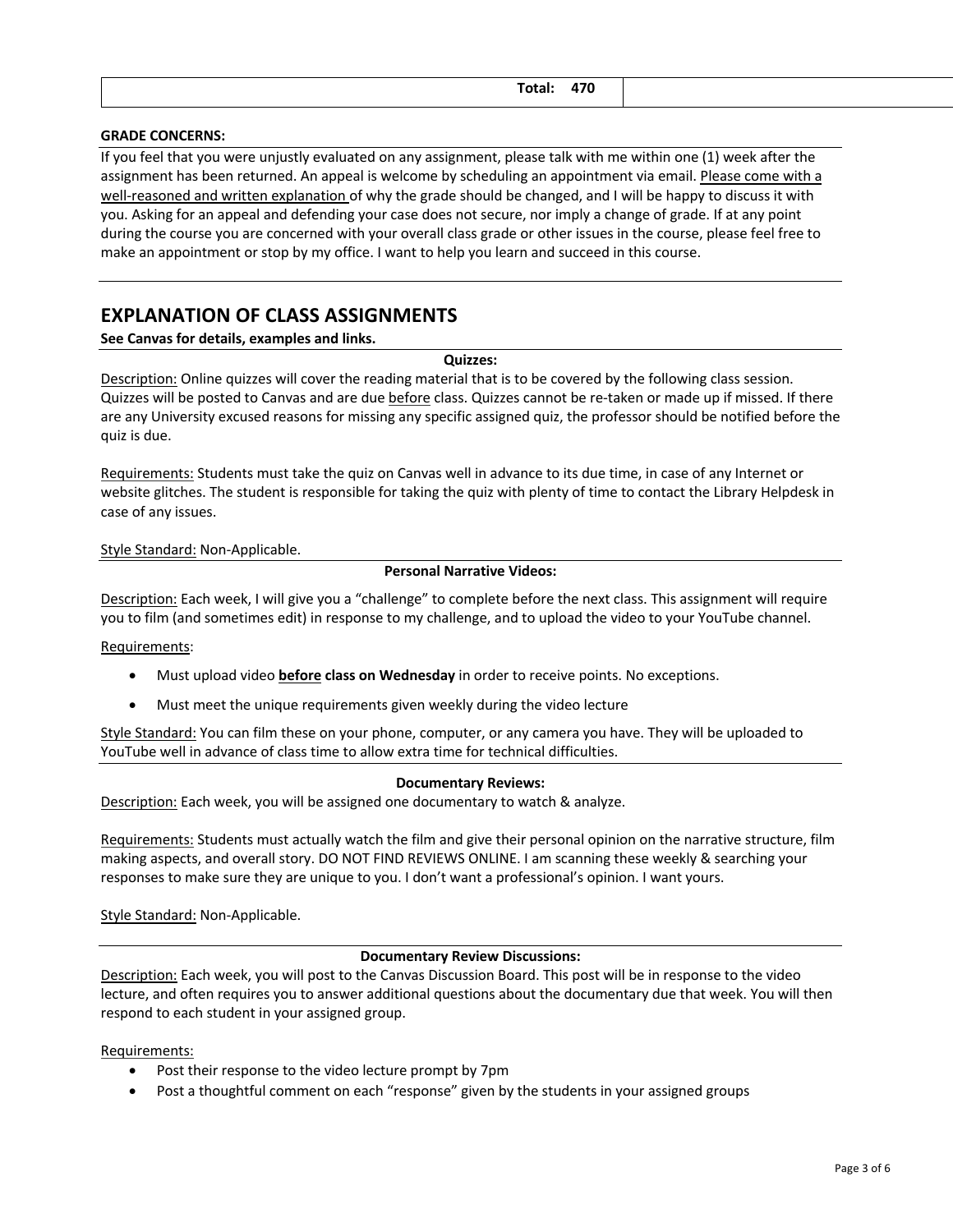## **Final Documentary:**

Description: This is your chance to put what we have learned this semester into practice!

Requirements:

- 5-10 minutes
- Uploaded to Canvas before the final date & time

Style Standard: More Details to come.

# **COURSE CALENDAR: COM 3000 SECTION 1 FALL 2020**

| <b>Date</b>                   | Discussion/ Activity                                                                                                                                                   | To Do Today                                                                                                                                                   | <b>Assigned for Later</b>                                                                                                                  |
|-------------------------------|------------------------------------------------------------------------------------------------------------------------------------------------------------------------|---------------------------------------------------------------------------------------------------------------------------------------------------------------|--------------------------------------------------------------------------------------------------------------------------------------------|
| 8/18/20<br>WEEK <sub>#1</sub> | Class Video Introduction                                                                                                                                               | Watch Video                                                                                                                                                   | Order book<br><b>Create class</b><br><b>Youtube channel</b><br>Narrative Video<br>Assignment #1<br>Doc. Review #1<br><b>Online Quizzes</b> |
| 8/25/20<br>WEEK #2            | Due before class: Narrative Video &<br>Quizzes & Documentary Review<br>During Class: Ch. 1 & 2 Video Lecture<br>AND Post in Group Discussion &<br>Respond before 9pm   | Narrative Video<br>due before class.<br>Quizzes due before<br>class.<br>Watch video<br>lecture: Ch. 1 & 2<br>and respond to<br>prompt in<br>discussion groups | Narrative Video<br>Assignment #2<br><b>Online Quizzes</b><br>Doc. Review #2                                                                |
| 9/1/20<br>WEEK#3              | Due before class: Narrative Video &<br>Quizzes & Documentary Review<br>During Class: Ch. 3 & 4 lecture & notes<br>AND Post in Group Discussion &<br>Respond before 9pm | Quizzes due before<br>class.<br>Watch video<br>lecture: Ch. 5 and<br>respond to prompt<br>in discussion<br>groups                                             | Narrative Video<br>Assignment #3<br><b>Online Quizzes</b><br>Doc. Review #3                                                                |
| 9/8/20<br>WEEK <sub>#4</sub>  | Due before class: Narrative Video &<br>Quizzes & Documentary Review<br>During Class: Ch. 5 & 6 lecture & notes<br>AND Post in Group Discussion &<br>Respond before 9pm | Quizzes due before<br>class.<br>Watch video<br>lecture: Ch. 5 & 6<br>and respond to<br>prompt in<br>discussion groups                                         | Narrative Video<br>Assignment #4<br><b>Online Quizzes</b><br>Doc. Review #4                                                                |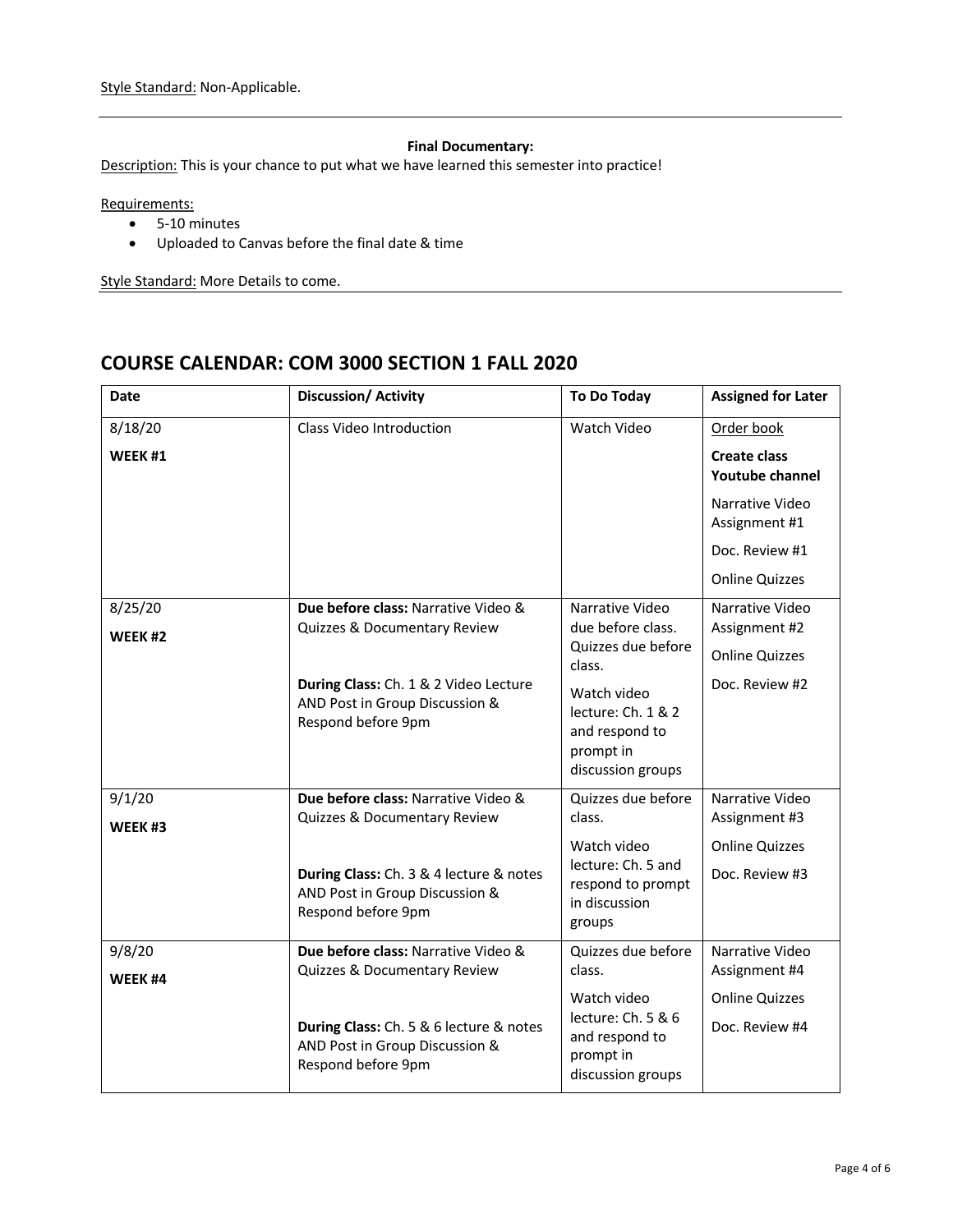| 9/15/20                        | Due before class: Narrative Video &<br>Quizzes & Documentary Review                                    | Quizzes due before<br>class.                                                                    | Narrative Video<br>Assignment #5                                              |
|--------------------------------|--------------------------------------------------------------------------------------------------------|-------------------------------------------------------------------------------------------------|-------------------------------------------------------------------------------|
| WEEK <sub>#5</sub>             | During Class: Ch. 7 & 8 & 9 lecture &<br>notes AND Post in Group Discussion &<br>Respond before 9pm    | Watch video<br>lecture: Ch. 7 & 8 &<br>9 and respond to<br>prompt in<br>discussion groups       | <b>Online Quizzes</b><br>Doc. Review #5                                       |
| 9/22/20<br>WEEK <sub>#6</sub>  | Due before class: Narrative Video &<br>Quizzes & Documentary Review                                    | Quizzes due before<br>class.                                                                    | Narrative Video<br>Assignment #6                                              |
|                                | During Class: Ch. 10 & 11 lecture &<br>notes AND Post in Group Discussion &<br>Respond before 9pm      | Watch video<br>lecture: Ch. 10 &<br>11and respond to<br>prompt in<br>discussion groups          | <b>Online Quizzes</b><br>Doc. Review #6                                       |
| 9/29/20<br>WEEK <sub>#7</sub>  | Due before class: Narrative Video &<br>Quizzes & Documentary Review                                    | Quizzes due before<br>class.                                                                    | Narrative Video<br>Assignment #7                                              |
|                                | During Class: Ch. 12 & 13 lecture &<br>notes AND Post in Group Discussion &<br>Respond before 9pm      | Watch video<br>lecture: Ch. 12 &<br>13 respond to<br>prompt                                     | <b>Online Quizzes</b><br>Doc. Review #7                                       |
| 10/6/20<br>WEEK <sub>#8</sub>  | Due before class: Narrative Video &<br>Quizzes & Documentary Review                                    | Quizzes due before<br>class.                                                                    | Narrative Video<br>Assignment #8                                              |
|                                | During Class: Ch. 14 & 15 lecture &<br>notes AND Post in Group Discussion &<br>Respond before 9pm      | Watch video<br>lecture: Ch. 14 &<br>15 and respond to<br>prompt in<br>discussion groups         | <b>Online Quizzes</b><br>Doc. Review #8                                       |
| 10/13/20<br>WEEK <sub>#9</sub> | Due before class: Narrative Video &<br>Quizzes & Documentary Review                                    | Quizzes due before<br>class.                                                                    | Narrative Video<br>Assignment #9                                              |
|                                | During Class: Ch. 16 & 17 lecture &<br>notes AND Post in Group Discussion &<br>Respond before 9pm      | Watch video<br>lecture: Ch. 16 &<br>17 and respond to<br>prompt in<br>discussion groups         | <b>Online Quizzes</b><br>Doc. Review #9                                       |
| 10/20/20                       | Due before class: Narrative Video &<br>Quizzes & Documentary Review                                    | Quizzes due before<br>class.                                                                    | Narrative Video<br>Assignment #10                                             |
| <b>WEEK #10</b>                | During Class: Ch. 18 & 19 & 20 lecture &<br>notes AND Post in Group Discussion &<br>Respond before 9pm | Watch video<br>lecture: Ch. 18 &<br>19 & 20 and<br>respond to prompt<br>in discussion<br>groups | <b>Online Quizzes</b><br>Doc. Review #10                                      |
| 10/27/20<br><b>WEEK #11</b>    | Due before class: Narrative Video &<br>Quizzes & Documentary Review                                    | Quizzes due before<br>class.<br>Watch video<br>lecture: Ch. 21 &<br>22 and respond to           | Narrative Video<br>Assignment #11<br><b>Online Quizzes</b><br>Doc. Review #11 |